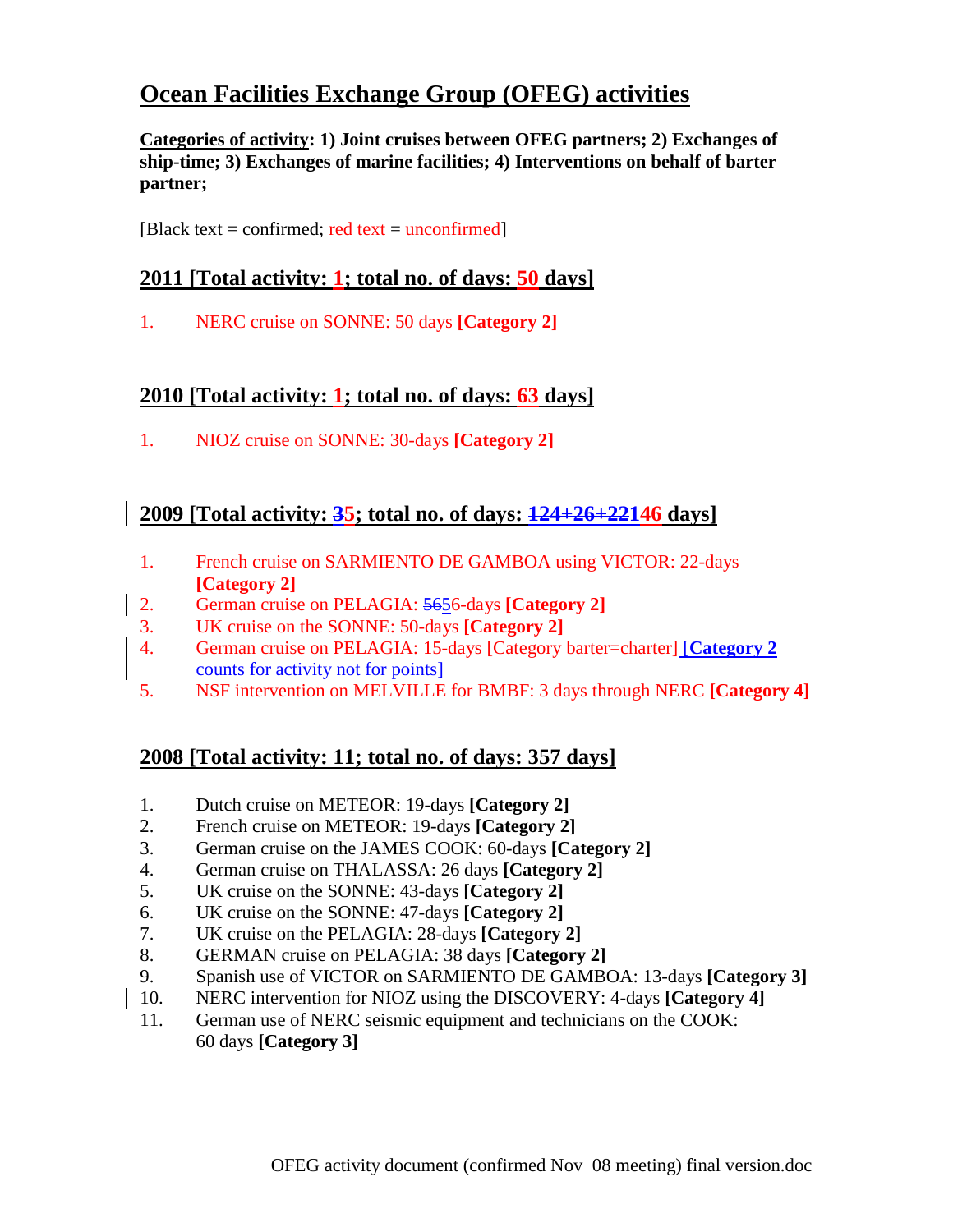# **2007 [Total activity: 10; total no. of days: 193 days]**

- 1. Dutch cruise on POSEIDON: 5-days **[Category 2]**
- 2. German cruise on LE SUROIT: 13-days **[Category 2]**
- 3. German cruise on PELAGIA: 26-days **[Category 2]**
- 4. German use of NERC's TOBI on a METEOR cruise: 38-days **[Category 3]**
- 5. Spanish cruise on L'ATALANTE using French MCS: 41-days **[Category 3]**
- 6. NERC intervention for BMBF using the JCR: 1-day **[Category 4]**
- 7. NERC intervention for NIOZ using JCR: 2-days **[Category 4]**
- 8. NIOZ intervention for NERC using PELAGIA: 4-days **[Category 4]**
- 9. German test of ROV on l'ATALANTE: 3 days **[Category 4]**
- 10. German use of IFREMER isotope container on l'ATALANTE, 60 days **[Category 3]**

### **2006 [Total activity: 13; total no. of days: 232 days]**

- 1. UK-Dutch cruise on the DISCOVERY: 32-days **[Category 1]**
- 2. UK-Dutch-German cruise on the DISCOVERY: 22-days **[Category 1]**
- 3. French cruise on the MERIAN: 32-days **[Category 2]**
- 4. French cruise on the POSEIDON: 21-days **[Category 2]**
- 5. UK cruise on the PELAGIA: 24-days **[Category 2]**
- 6. UK cruise on the POSEIDON: 17-days **[Category 2]**
- 7. UK cruise on the POSEIDON: 31-days **[Category 2]**
- 8. UK cruise on the POSEIDON: 12-days **[Category 2]**
- 9. German cruise on the DISCOVERY: 30-days **[Category 2]**
- 10. BMBF intervention for NERC using POSEIDON in recover a drift RAPID mooring in the eastern North Atlantic: 2-day **[Category 4]**
- 11. French intervention for BMBF using POURQUOI PAS?: 0-days **[Category 4]**
- 12. UK intervention for IMR/UoB using JCR: 8-days **[Category 4]**
- 13. BMBF intervention for CSIC using POSEIDON: 1-day **[Category 4]**

### **2005 [Total activity: 11; total no. of days: 95-days]**

- 1. Dutch cruise on DISCOVERY: 21-days **[Category 2]**
- 2. French cruise on HEINCKE: 14-days **[Category 2]**
- 3. German cruise on L'ATALANTE: 4-days **[Category 2]**
- 4. UK cruise on PELAGIA: 24-days **[Category 2]**
- 5. UK cruise on POSEIDON: 21-days **[Category 2]**
- 6. BMBF intervention for NERC using POSEIDON to recover drifting RAPID eastern boundary mooring at 26N: 1-day **[Category 4]**
- 7. CSIC intervention for Ifremer using LAS PALMAS: 3-days **[Category 4]**
- 8. NIOZ intervention for BMBF using PELAGIA: 3-days **[Category 4]**
- 9. NIOZ intervention for NERC using PELAGIA to retrieve two un-recovered moorings in the Faeroe Channel: 2-days **[Category 4]**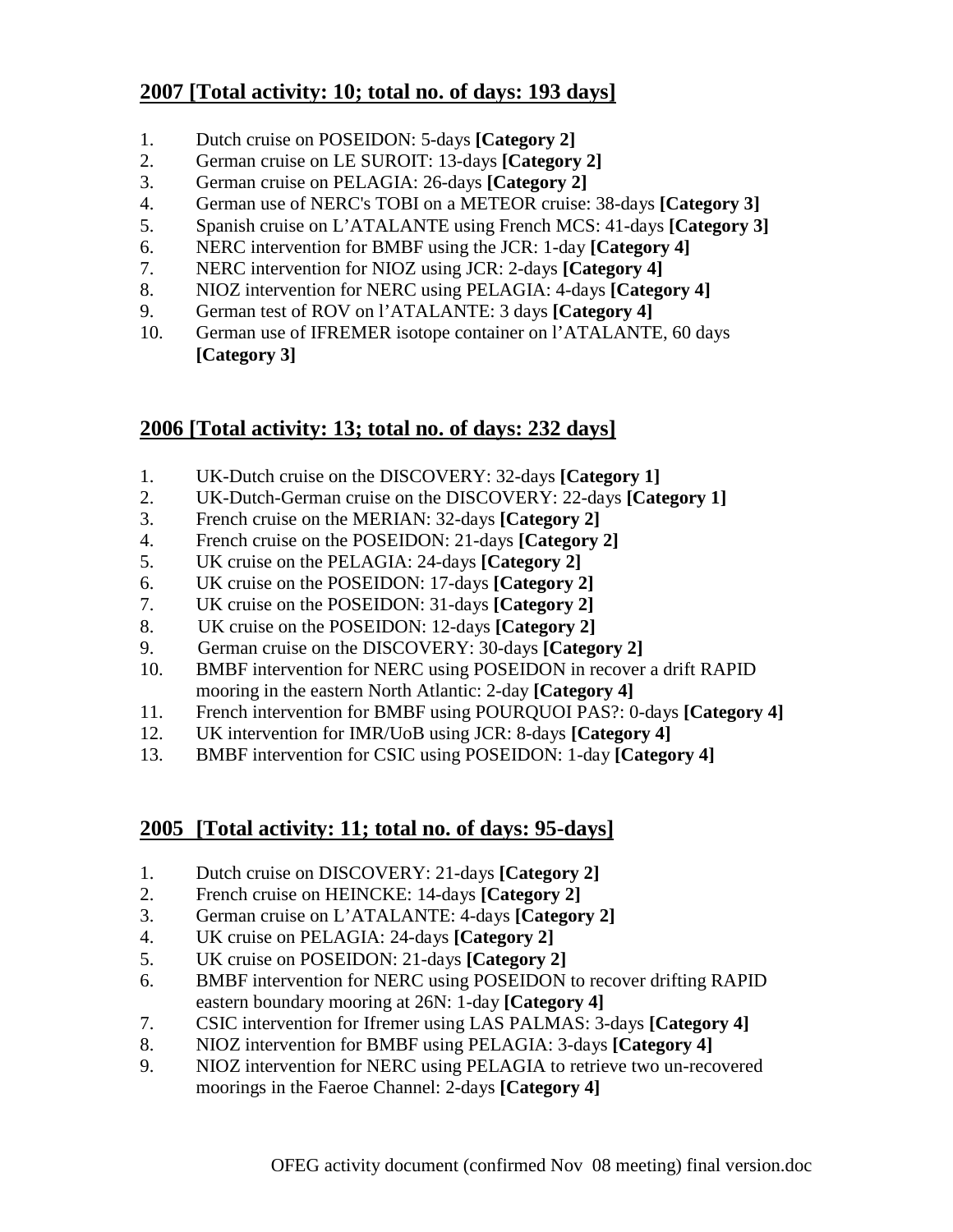- 10. NERC intervention for Ifremer using DISCOVERY to recover moorings near to the Greenland coast: 1-day **[Category 4]**
- 11. UK intervention for IMR using JCR to recover lander on the Mid-Atlantic Ridge: 1-day **[Category 4]**

# **2004 [Total activity: 14; total no. of days: 176-days]**

- 1. Dutch cruise on CHARLES DARWIN: 10-days **[Category 2]**
- 2. Dutch cruise on ALKOR: 7-days **[Category 2]**
- 3. French cruise on POSEIDON: 15-days **[Category 2]**
- 4. German cruise on CHARLES DARWIN: 10½-days **[Category 2]**
- 5. German cruise on CHARLES DARWIN: 9½ days **[Category 2]**
- 6. German cruise on CHARLES DARWIN: 9-days **[Category 2]**
- 7. German cruise on PELAGIA: 22-days **[Category 2]**
- 8. UK cruise on POSEIDON: 25-days **[Category 2]**
- 9. UK cruise on POSEIDON: 14-days **[Category 2]**
- 10. UK use of one Dutch technician for training (coring): 12-days **[Category 3]**
- 11. German use of NERC's TOBI on a METEOR cruise: 36-days **[Category 3]**
- 12. BMBF intervention for NERC using POSEIDON: 4-days **[Category 4]**
- 13. Ifremer intervention for BMBF using L'ATALANTE: 1-day **[Category 4]**
- 14. NERC intervention for NIOZ using CHARLES DARWIN: 1-day **[Category 4]**

# **2003 [Total activity: 18; total no. of days: 250-days]**

- 1. German/French cruise on POLARSTERN using Ifremer's ROV, VICTOR: 30 days **[Category 1]**
- 2. Dutch cruise on CHARLES DARWIN: 16-days **[Category 2]**
- 3. French cruise on POSEIDON: 21-days **[Category 2]**
- 4. French cruise on DISCOVERY: 21-days **[Category 2]**
- 5. German cruise on DISCOVERY: 13-days **[Category 2]**
- 6. German cruise on L'ATALANTE: 14-days **[Category 2]**
- 7. UK cruise on POSEIDON: 14-days **[Category 2]**
- 8. UK cruise on POSEIDON: 19-days **[Category 2]**
- 9. UK cruise on PELAGIA: 16-days **[Category 2]**
- 10. Dutch use of three NERC technicians: 16-days **[Category 3]**
- 11. Dutch cruise on PELAGIA used for equipment training of two NERC technicians: 10-days **[Category 3]**
- 12. German use of Ifremer's ROV, VICTOR: 26-days **[Category 3]**
- 13. German use of Ifremer's ROV, VICTOR: 20-days **[Category 3]**
- 14. Spanish use of NERC's TOBI: 3-days **[Category 3]**
- 15. UK use of a NIOZ technician for training (coring): 7 days **[Category 3]**
- 16. Ifremer intervention for NIOZ using L'ATALANTE: 1-day **[Category 4]**
- 17. Ifremer intervention for NIOZ using L'EUROPE: 3-days **[Category 4]**
- 18. NERC intervention for Spain using PELAGIA: 3-days **[Category 4]**

# **2002 [Total activity: 3; total no. of days: 24-days]**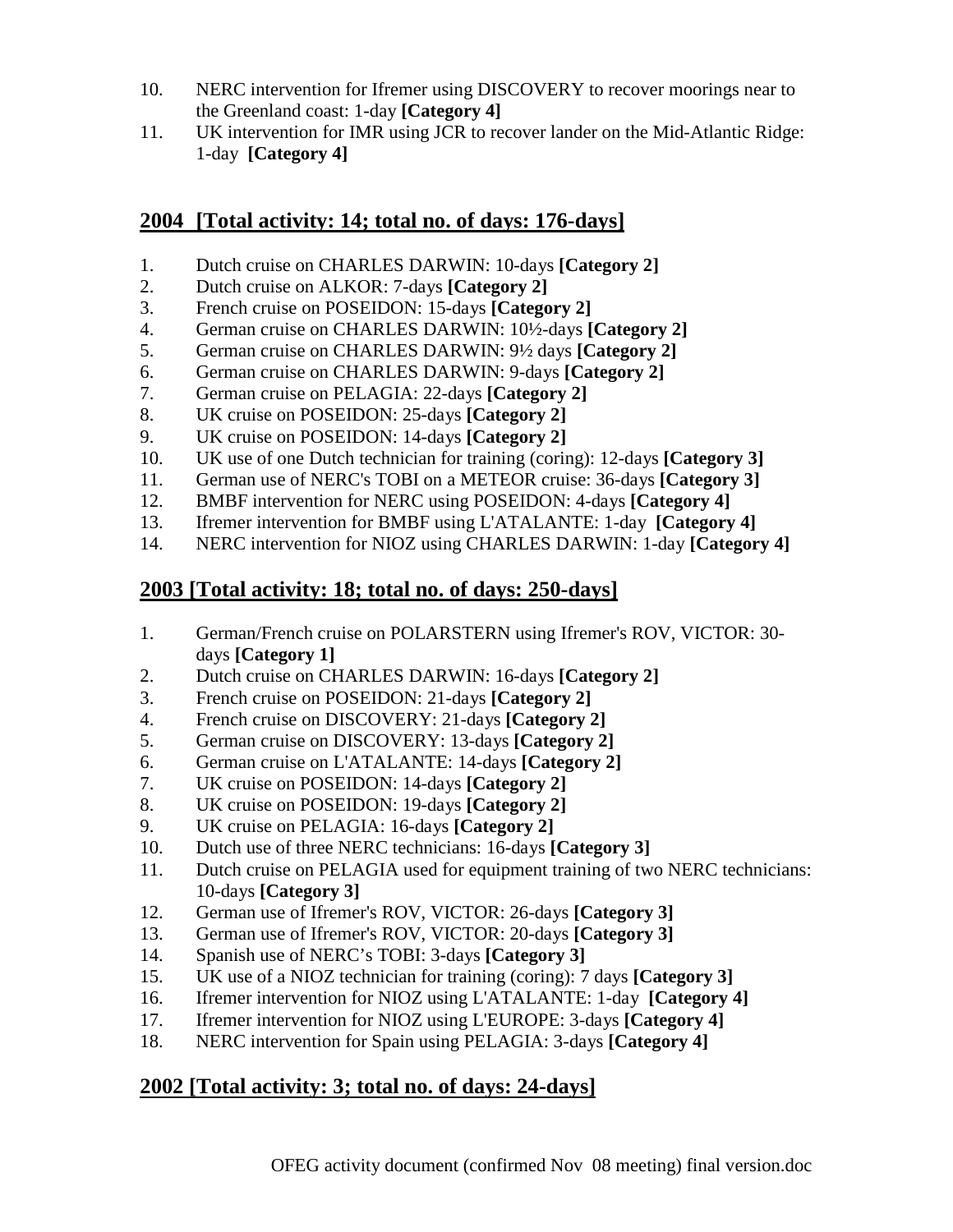- 1. German cruise on L'ATALANTE: 20-days **[Category 2]**
- 2. Ifremer intervention for BMBF using LE SUROIT: 3-days **[Category 4]**
- 3. BMBF intervention for NERC using POSEIDON: 1-day **[Category 4]**

#### **2001 [Total activity: 6; total no. of days: 99-days]**

- 1. French cruise on SONNE: 28-days **[Category 2]**
- 2. French cruise on PELAGIA: 24-days **[Category 2]**
- 3. UK cruise on POSEIDON: 16-days **[Category 2]**
- 4. German use of Ifremer's ROV VICTOR: 23-days **[Category 3]**
- 5. Ifremer intervention for NIOZ: 3-days **[Category 4]**
- 6. NERC intervention for NIOZ using CHARLES DARWIN: 5-days **[Category 4]**

### **2000 [Total activity: 0; total no. of days: 0-days]**

None

# **1999 [Total activity: 3; total no. of days: 54-days]**

- 1. French cruise on POSEIDON: 7-days **[Category 2]**
- 2. German cruise on JAMES CLARK ROSS: 20-days **[Category 2]**
- 3. German use of Ifremer's ROV VICTOR: 27-days **[Category 3]**

### **1998 [Total activity: 5; total no. of days: 63-days]**

- 1. Dutch cruise on NADIR: 10-days **[Category 2]**
- 2. UK cruise on POSEIDON: 22-days **[Category 2]**
- 3. Dutch use of Ifremer's NAUTILE: 10-days **[Category 3]**
- 4. French use of NERC's seismic mobile compressors: 20-days **[Category 3]**
- 5. Ifremer intervention for NERC using L'ATALANTE: 1-day **[Category 4]**

### **1997 [Total activity: 3; total no. of days: 63-days]**

- 1. German cruise on CHARLES DARWIN: 26-days **[Category 2]**
- 2. German cruise on THALIA: 11-days **[Category 2]**
- 3. German use of NERC's *GLORIA* side-scan: 26-days **[Category 3]**

### **1996 [Total activity: 1; total no. of days: 17-days]**

1. German cruise on LE SUROIT: 17-days **[Category 2]**